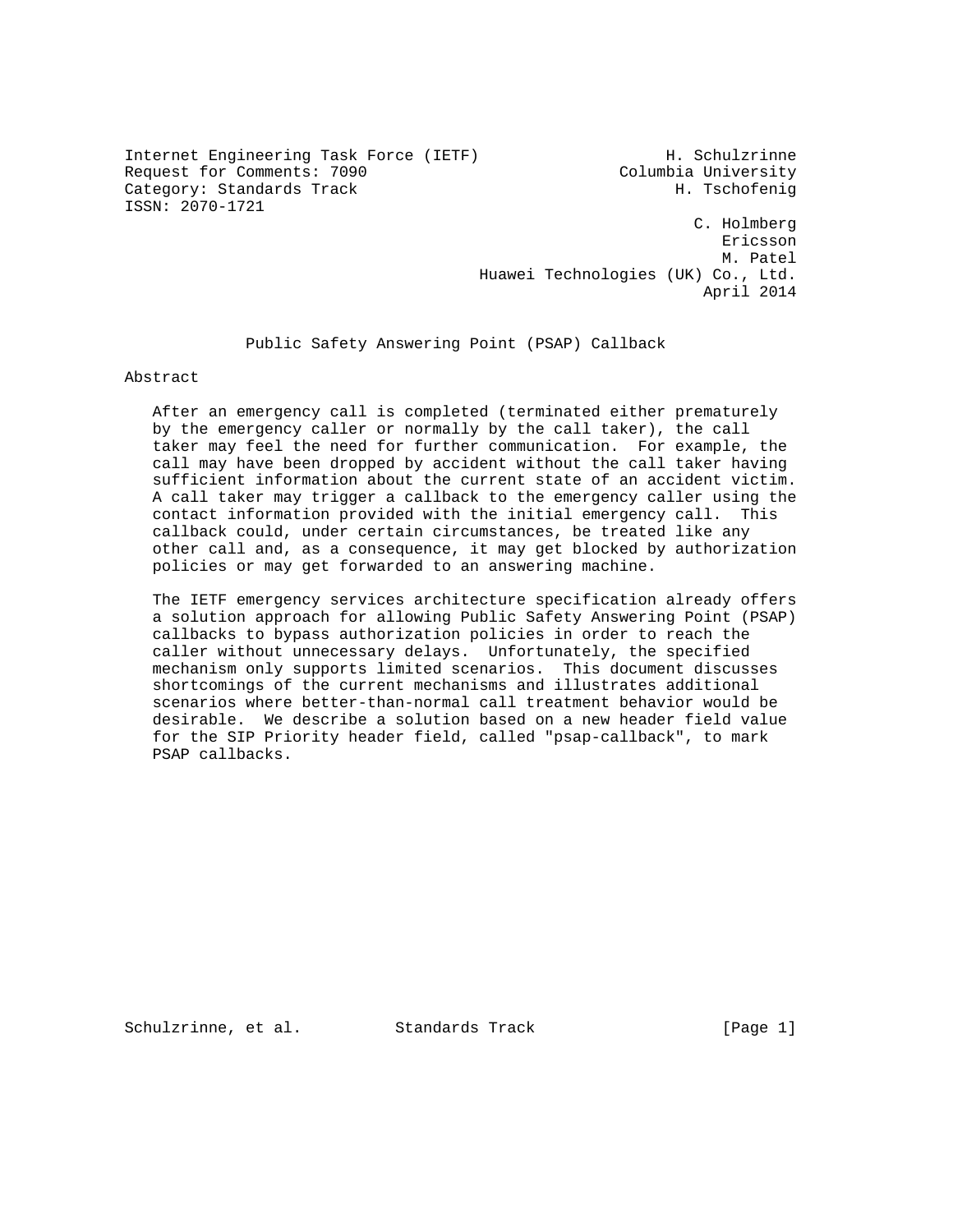Status of This Memo

This is an Internet Standards Track document.

 This document is a product of the Internet Engineering Task Force (IETF). It represents the consensus of the IETF community. It has received public review and has been approved for publication by the Internet Engineering Steering Group (IESG). Further information on Internet Standards is available in Section 2 of RFC 5741.

 Information about the current status of this document, any errata, and how to provide feedback on it may be obtained at http://www.rfc-editor.org/info/rfc7090.

Copyright Notice

 Copyright (c) 2014 IETF Trust and the persons identified as the document authors. All rights reserved.

 This document is subject to BCP 78 and the IETF Trust's Legal Provisions Relating to IETF Documents (http://trustee.ietf.org/license-info) in effect on the date of publication of this document. Please review these documents carefully, as they describe your rights and restrictions with respect to this document. Code Components extracted from this document must include Simplified BSD License text as described in Section 4.e of the Trust Legal Provisions and are provided without warranty as described in the Simplified BSD License.

Schulzrinne, et al. Standards Track [Page 2]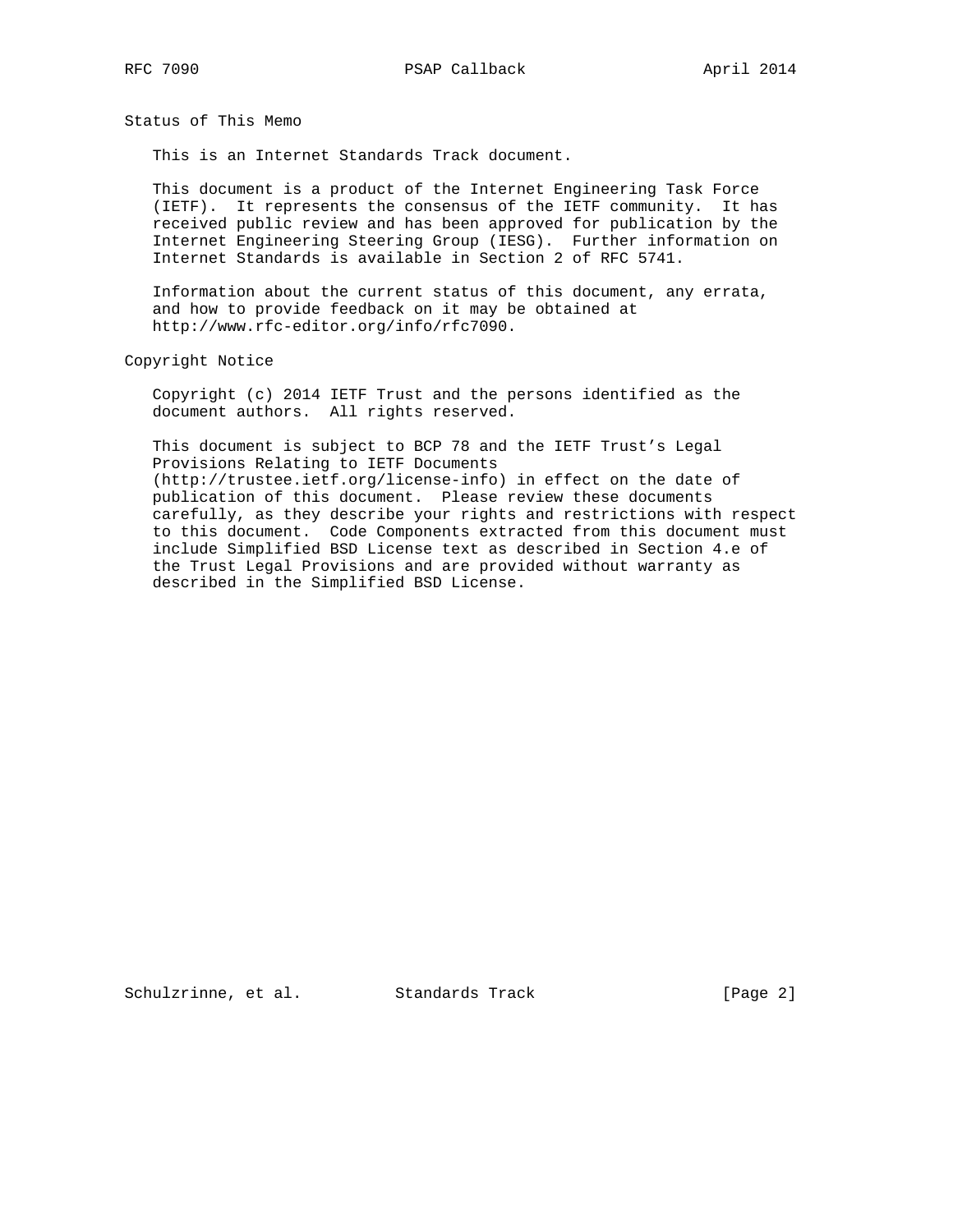# Table of Contents

| 2.             |     |
|----------------|-----|
| $\mathcal{R}$  |     |
|                |     |
|                |     |
|                |     |
|                |     |
|                |     |
|                |     |
|                | 4 1 |
|                |     |
|                |     |
|                |     |
|                |     |
|                |     |
|                |     |
|                |     |
|                |     |
| 6.             |     |
| 7 <sub>1</sub> |     |
| 8 <sub>1</sub> |     |
|                |     |
|                |     |
|                |     |

## 1. Introduction

 Summoning police, the fire department, or an ambulance in emergencies is one of the fundamental and most valuable functions of the telephone. As telephone functionality moves from circuit-switched telephony to Internet telephony, its users rightfully expect that this core functionality will continue to work at least as well as it has for the legacy technology. New devices and services are being made available that could be used to make a request for help and that are not traditional telephones. Users are increasingly expecting them to be used to place emergency calls.

 An overview of the protocol interactions for emergency calling using the IETF emergency services architecture is described in [RFC6443], and [RFC6881] specifies the technical details. As part of the emergency call setup procedure, two important identifiers are conveyed to the PSAP call taker's user agent, namely the address-of record (AOR), and if available, the Globally Routable User Agent (UA) URIs (GRUUs). RFC 3261 [RFC3261] defines the AOR as:

Schulzrinne, et al. Standards Track [Page 3]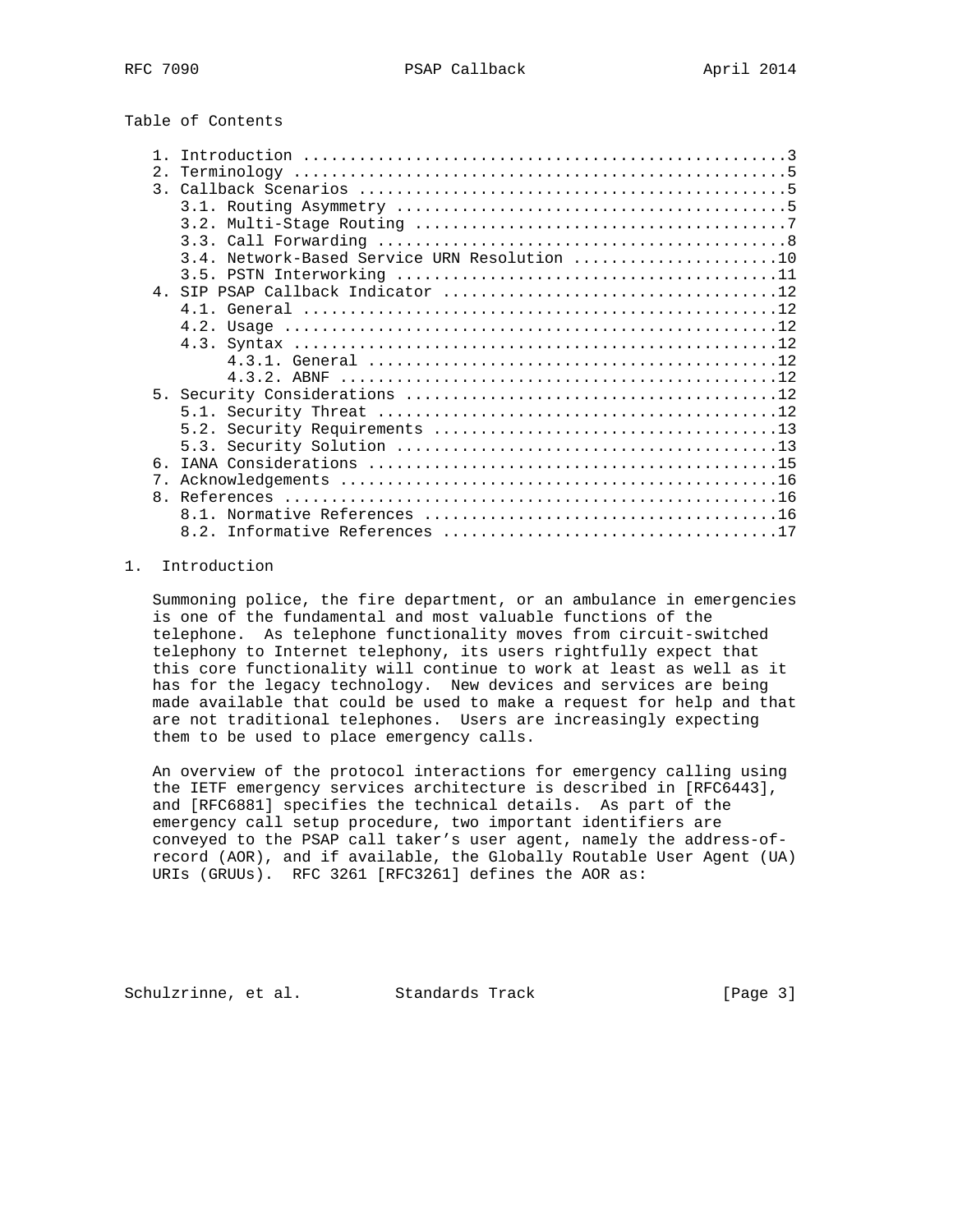An address-of-record (AOR) is a SIP or SIPS URI that points to a domain with a location service that can map the URI to another URI where the user might be available. Typically, the location service is populated through registrations. An AOR is frequently thought of as the "public address" of the user.

 In SIP systems, a single user can have a number of user agents (handsets, softphones, voicemail accounts, etc.) that are all referenced by the same AOR. There are a number of cases in which it is desirable to have an identifier that addresses a single user agent rather than the group of user agents indicated by an AOR. The GRUU is such a unique user-agent identifier, and it is also globally routable. [RFC5627] specifies how to obtain and use GRUUs. [RFC6881] also makes use of the GRUU for emergency calls.

 Regulatory requirements demand that the emergency call setup procedure itself provides enough information to allow the call taker to initiate a callback to the emergency caller. This is desirable in those cases where the call is dropped prematurely or when further communication needs arise. The AOR and the GRUU serve this purpose.

 The communication attempt by the PSAP call taker back to the emergency caller is called a "PSAP callback".

 A PSAP callback may, however, be blocked by user-configured authorization policies or may be forwarded to an answering machine since SIP entities (SIP proxies as well as the SIP user equipment itself) cannot differentiate the PSAP callback from any other SIP call. "Call barring", "do not disturb", or "call diversion" (also called call forwarding) are features that prevent delivery of a call. It is important to note that these features may be implemented by SIP intermediaries as well as by the user agent.

 Among the emergency services community, there is a desire to treat PSAP callbacks in such a way that the chances of reaching the emergency caller are increased. At the same time, any solution must minimize the chance that other calls bypass call forwarding or other authorization policies. Ideally, the PSAP callback has to relate to an earlier emergency call that was made "not too long ago". An exact time interval is difficult to define in a global IETF standard due to the variety of national regulatory requirements, but [RFC6881] suggests 30 minutes.

Schulzrinne, et al. Standards Track [Page 4]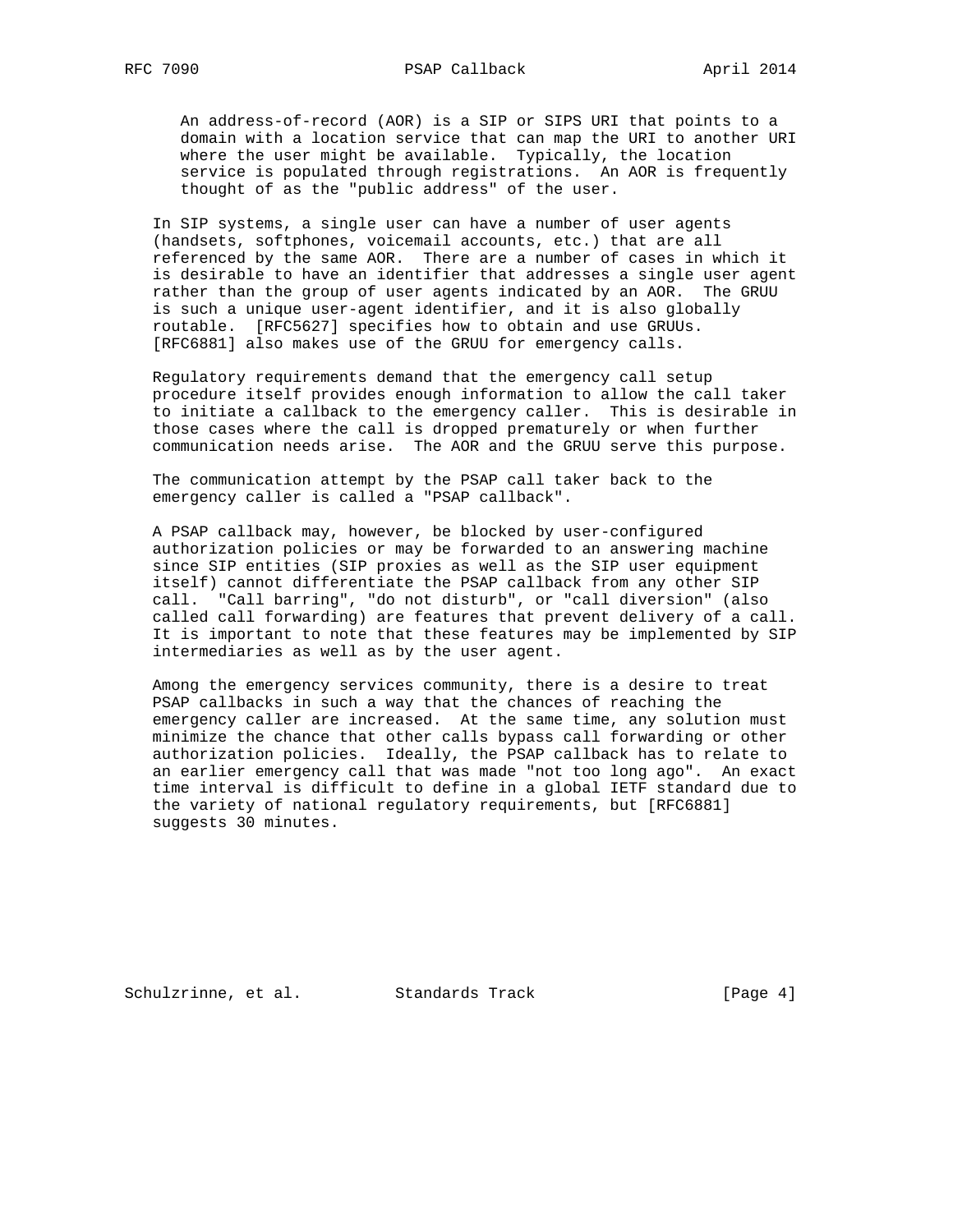Nevertheless, to meet the needs from the emergency services community, a basic mechanism for preferential treatment of PSAP callbacks was defined in Section 13 of [RFC6443]. The specification says:

 A UA may be able to determine a PSAP callback by examining the domain of incoming calls after placing an emergency call and comparing that to the domain of the answering PSAP from the emergency call. Any call from the same domain and directed to the supplied Contact header or AOR after an emergency call should be accepted as a callback from the PSAP if it occurs within a reasonable time after an emergency call was placed.

 This approach mimics a stateful packet-filtering firewall and is indeed helpful in a number of cases. It is also relatively simple to implement even though it requires call state to be maintained by the user agent as well as by SIP intermediaries. Unfortunately, the solution does not work in all deployment scenarios. In Section 3 we describe cases where the currently standardized approach is insufficient.

#### 2. Terminology

 Emergency-services-related terminology is borrowed from [RFC5012]. This includes terminology like emergency caller, user equipment, call taker, Emergency Service Routing Proxy (ESRP), and Public Safety Answering Point (PSAP).

 The key words "MUST", "MUST NOT", "REQUIRED", "SHALL", "SHALL NOT", "SHOULD", "SHOULD NOT", "RECOMMENDED", "MAY", and "OPTIONAL" in this document are to be interpreted as described in RFC 2119 [RFC2119].

### 3. Callback Scenarios

 This section illustrates a number of scenarios where the currently specified solution, as described in [RFC6881], for preferential treatment of callbacks fails. As explained in Section 1, a SIP entity examines an incoming PSAP callback by comparing the domain of the PSAP with the destination domain of the outbound emergency call placed earlier.

### 3.1. Routing Asymmetry

 In some deployment environments, it is common to have incoming and outgoing SIP messaging routed through different SIP entities. Figure 1 shows this graphically whereby a Voice over IP (VoIP) provider uses different SIP proxies for inbound and for outbound call handling. Unless the two devices are synchronized, the callback

Schulzrinne, et al. Standards Track [Page 5]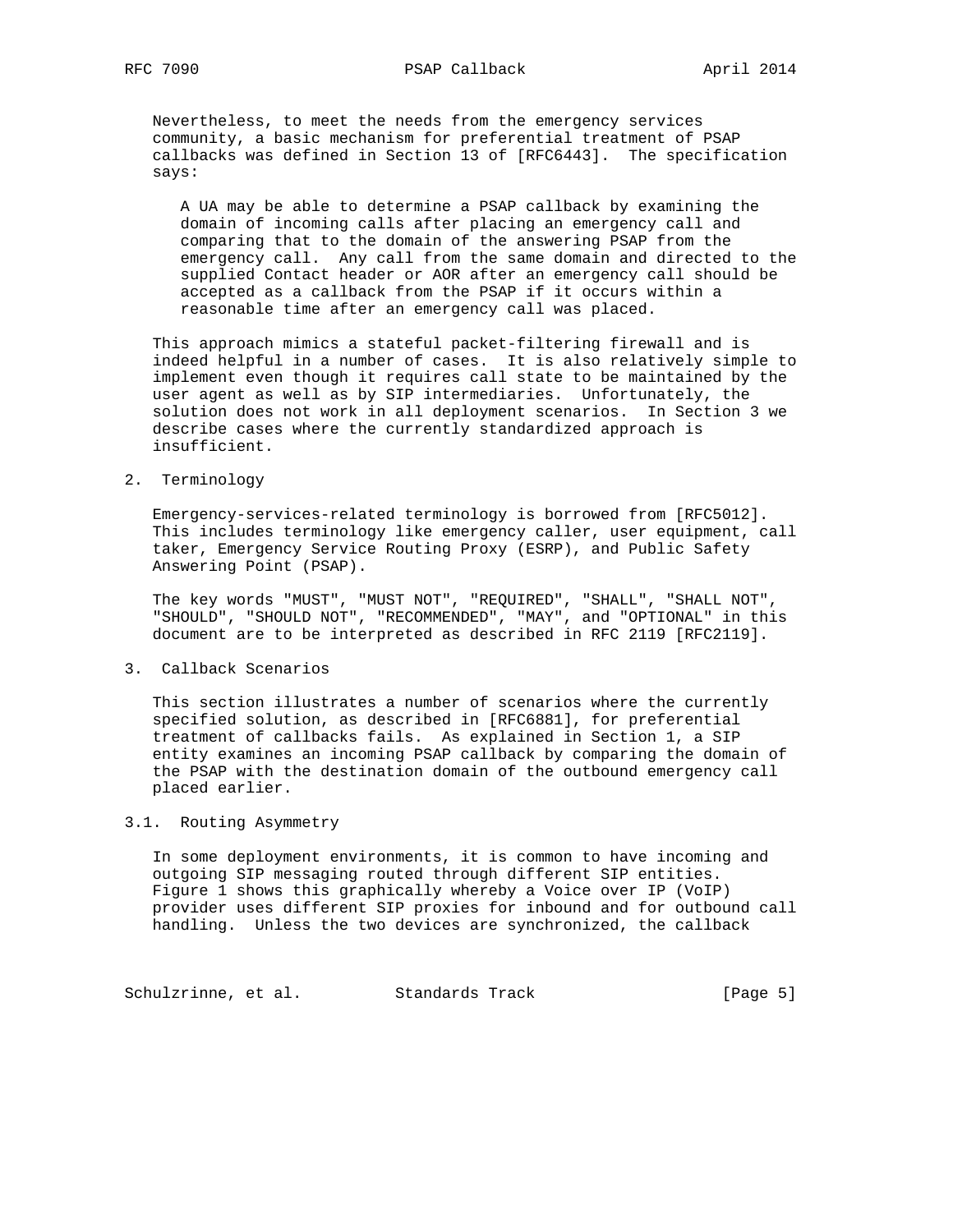reaching the inbound proxy would get treated like any other call since the emergency call established state information at the outbound proxy only.



Figure 1: Example for Routing Asymmetry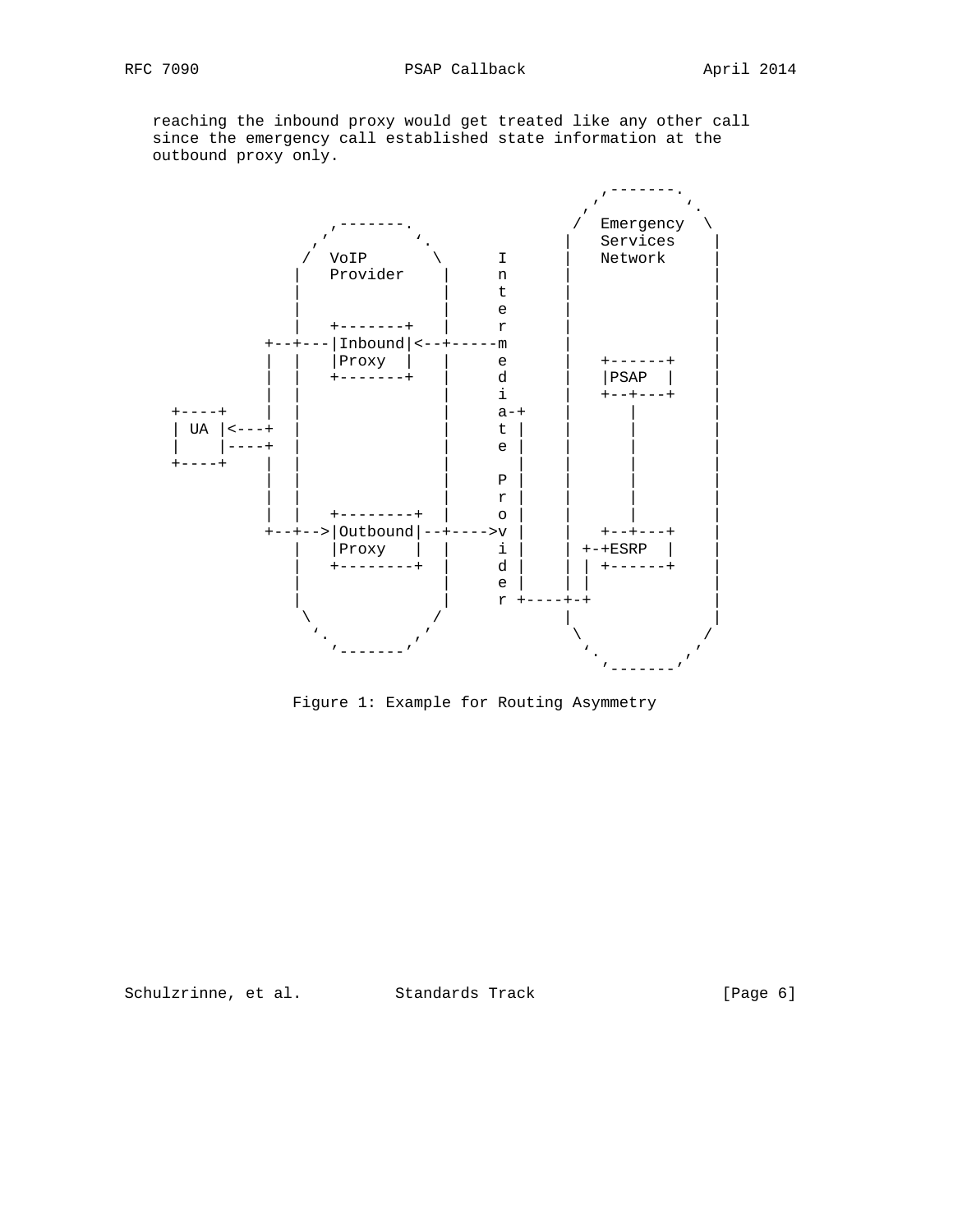#### 3.2. Multi-Stage Routing

 Consider the emergency call routing scenario shown in Figure 2 where routing towards the PSAP occurs in several stages. In this scenario, we consider a SIP UA that uses the Location-to-Service Translation (LoST) Protocol [RFC5222] to learn the next-hop destination, namely esrp@example.net, to get the call closer to the PSAP. This call is then sent to the proxy of the user's VoIP provider (example.org). The user's VoIP provider receives the emergency call and creates a state based on the destination domain, namely example.net. It then routes the call to the indicated ESRP. When the ESRP receives the call, it needs to decide what the next hop is to get to the final PSAP. In our example, the next hop is the PSAP with the URI psap@example.com.

 When a callback is sent from psap@example.com towards the emergency caller, the call will get normal treatment by the proxy of the VoIP provider since the domain of the PSAP does not match the stored state information.



Figure 2: Example for Multi-Stage Routing

Schulzrinne, et al. Standards Track [Page 7]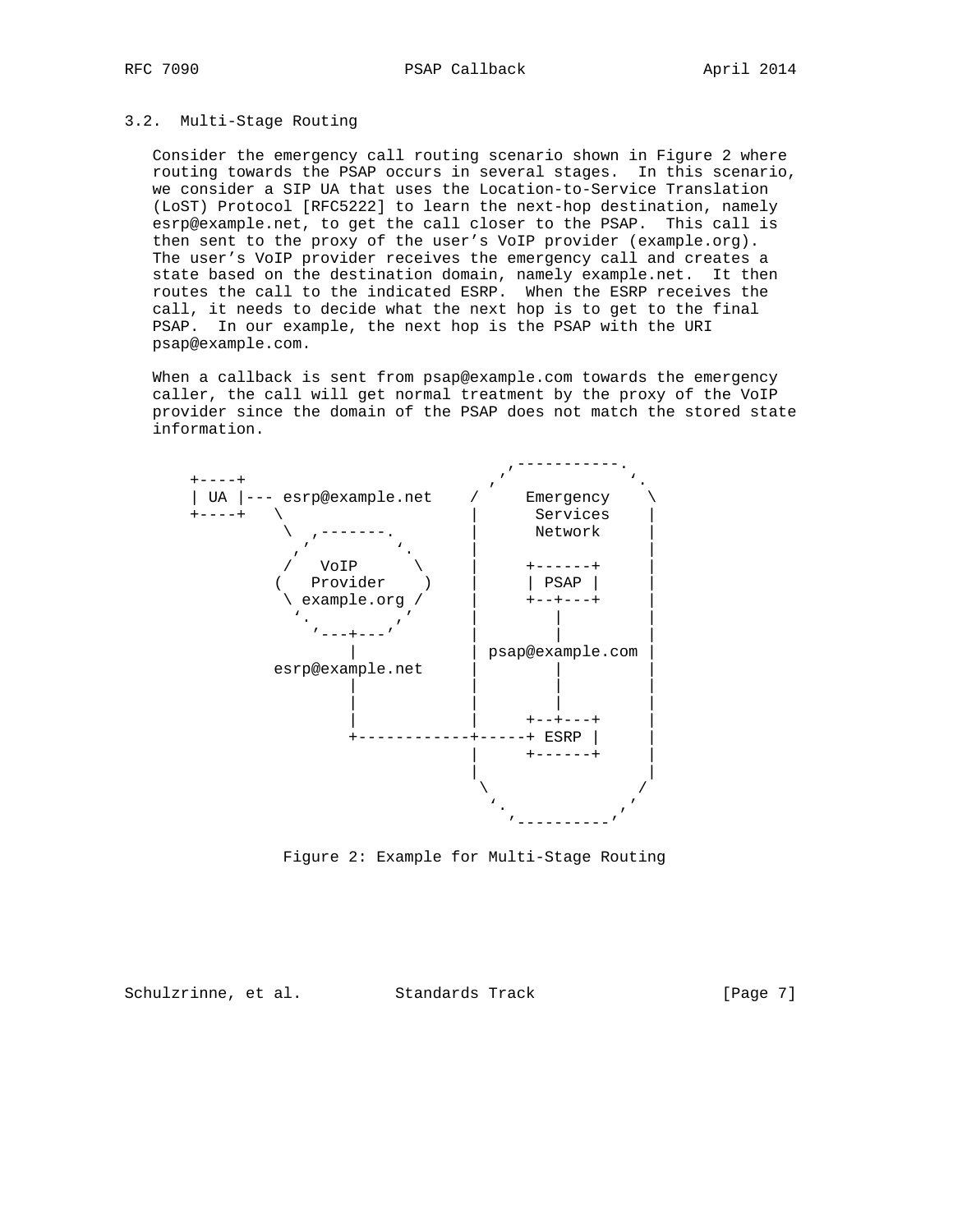## 3.3. Call Forwarding

 Imagine the following case where an emergency call enters an emergency network (state.example) via an ESRP, but then it gets forwarded to a different emergency services network (in our example, to example.net, example.org, or example.com). The same considerations apply when the police, fire and, ambulance networks are part of the state.example subdomains (e.g., police.state.example).

 Similar to the previous scenario, the wrong state information is being set up during the emergency call setup procedure. A callback would originate in the example.net, example.org, or example.com domains whereas the emergency caller's SIP UA or the VoIP outbound proxy has stored state.example.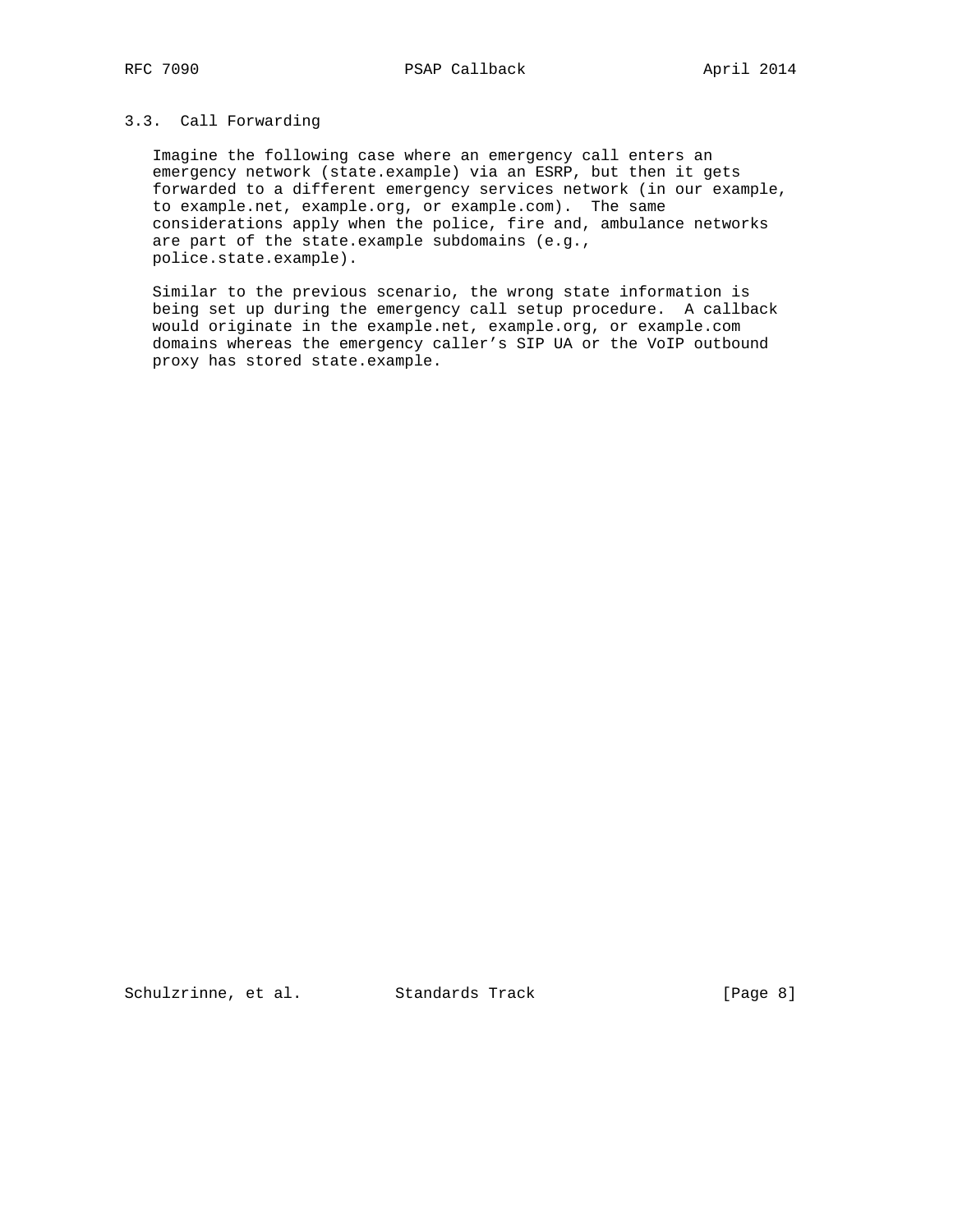

Figure 3: Example for Call Forwarding

Schulzrinne, et al. Standards Track [Page 9]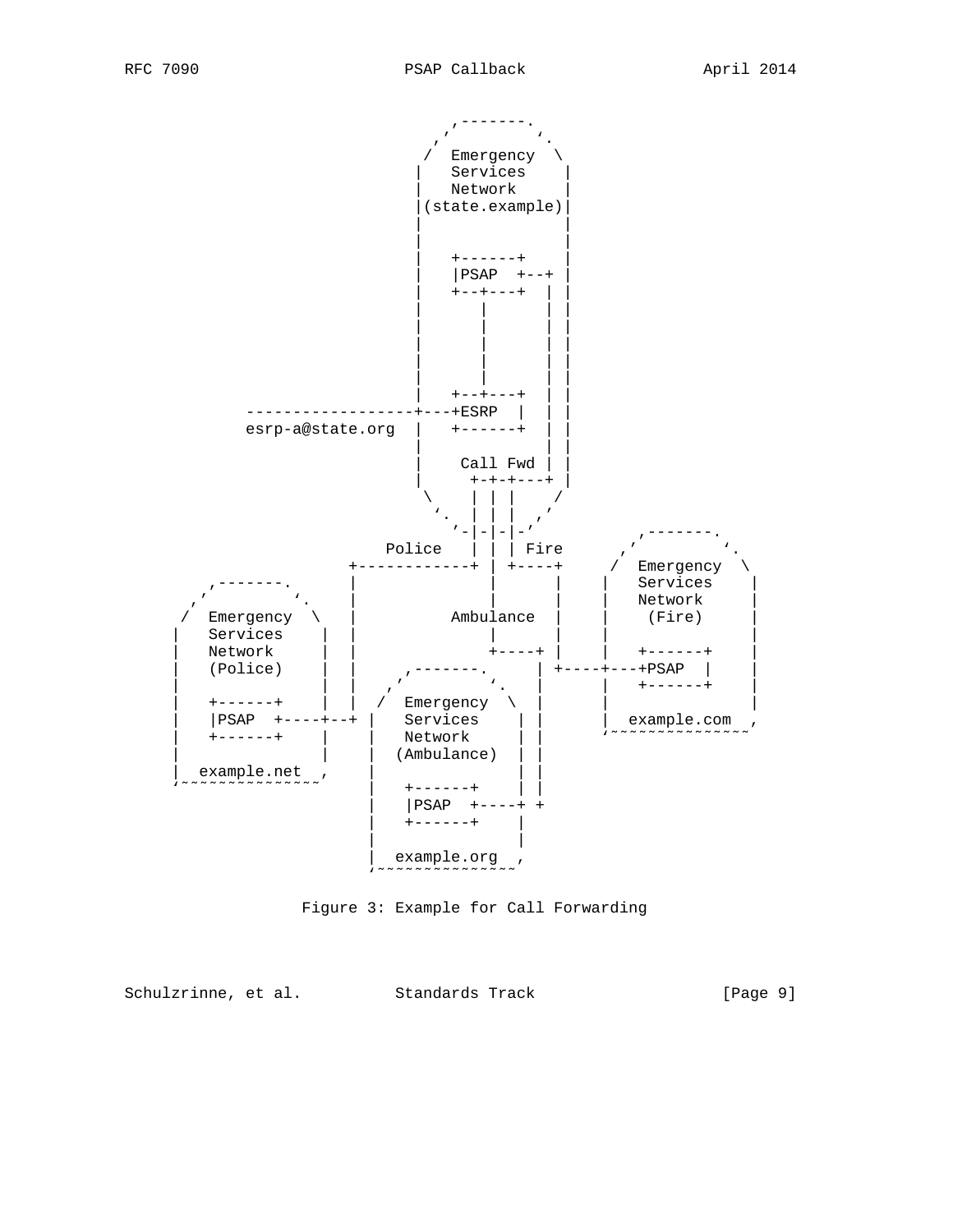## 3.4. Network-Based Service URN Resolution

 The IETF emergency services architecture also considers cases where the resolution from the Service URN to the PSAP URI does not only happen at the SIP UA itself but at intermediate SIP entities, such as the user's VoIP provider.

 Figure 4 shows this message exchange of the outgoing emergency call and the incoming PSAP graphically. While the state information stored at the VoIP provider is correct, the state allocated at the SIP UA is not.



Figure 4: Example for Network-Based Service URN Resolution

Schulzrinne, et al. Standards Track [Page 10]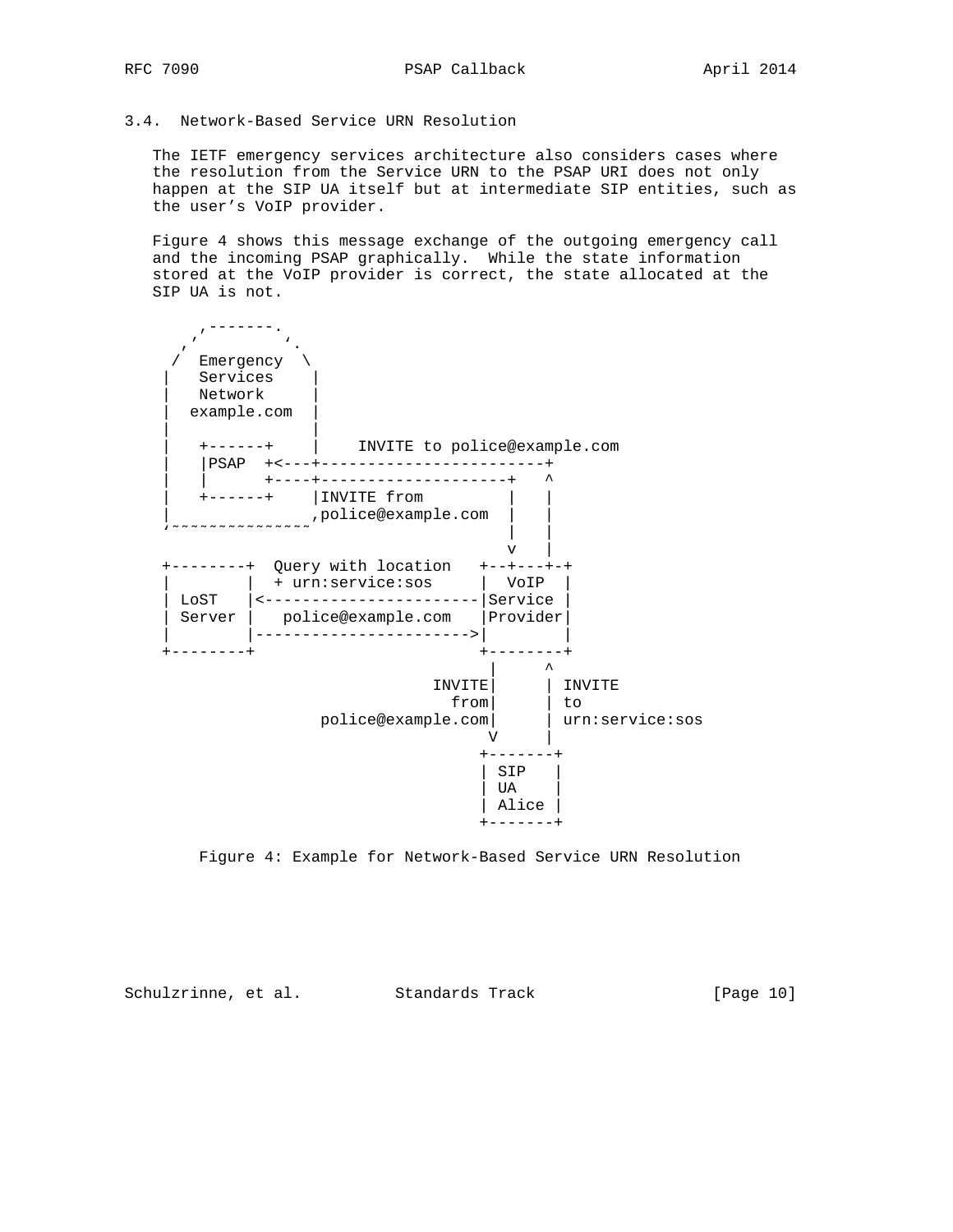## 3.5. PSTN Interworking

 In case an emergency call enters the Public Switched Telephone Network (PSTN), as shown in Figure 5, there is no guarantee that the callback sometime later leaves the same PSTN/VoIP gateway or that the same endpoint identifier is used in the forward as well as in the backward direction making it difficult to reliably detect PSAP callbacks.



Figure 5: Example for PSTN Interworking

 Note: This scenario is considered outside the scope of this document. The specified solution does not support this use case.

Schulzrinne, et al. Standards Track [Page 11]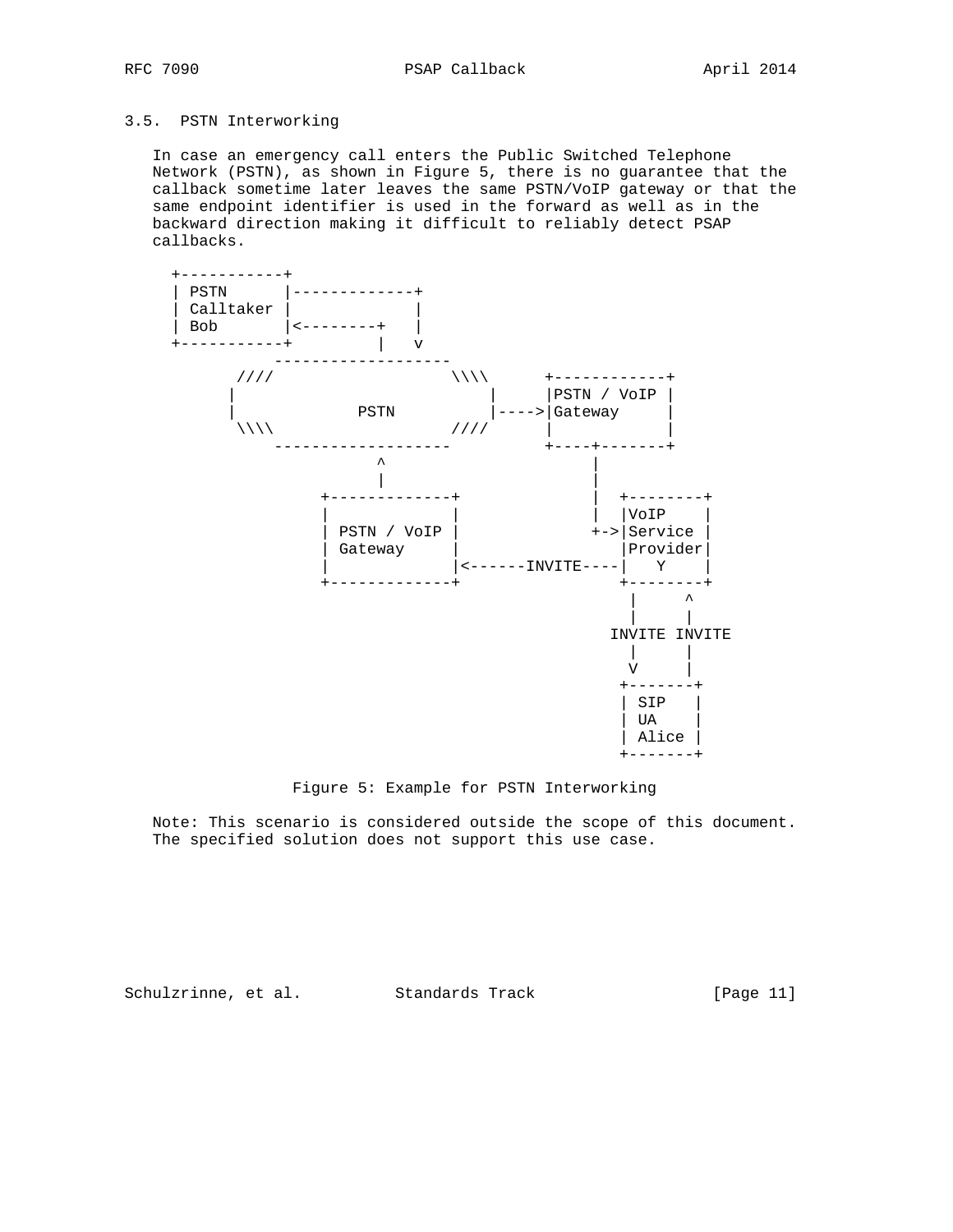## 4. SIP PSAP Callback Indicator

#### 4.1. General

 This section defines a new header field value, called "psap callback", for the SIP Priority header field defined in [RFC3261]. The value is used to inform SIP entities that the request is associated with a PSAP callback SIP session.

#### 4.2. Usage

 SIP entities that receive the header field value within an initial request for a SIP session can, depending on local policies, apply PSAP callback-specific procedures for the session or request.

 The PSAP callback-specific procedures may be applied by SIP-based network entities and by the callee. The specific actions taken when receiving a call marked as a PSAP callback marked call, such as bypassing services and barring procedures, are outside the scope of this document.

- 4.3. Syntax
- 4.3.1. General

 This section defines the ABNF [RFC5234] for the new SIP Priority header field value "psap-callback".

4.3.2. ABNF

priority-value =/ "psap-callback"

Figure 6: ABNF

- 5. Security Considerations
- 5.1. Security Threat

 The PSAP callback functionality described in this document allows marked calls to bypass blacklists and ignore call-forwarding procedures and other similar features used to raise the attention of emergency callers when attempting to contact them. In the case where the SIP Priority header value, "psap-callback", is supported by the SIP UA, it would override user-interface configurations, such as vibrate-only mode, to alert the caller of the incoming call.

Schulzrinne, et al. Standards Track [Page 12]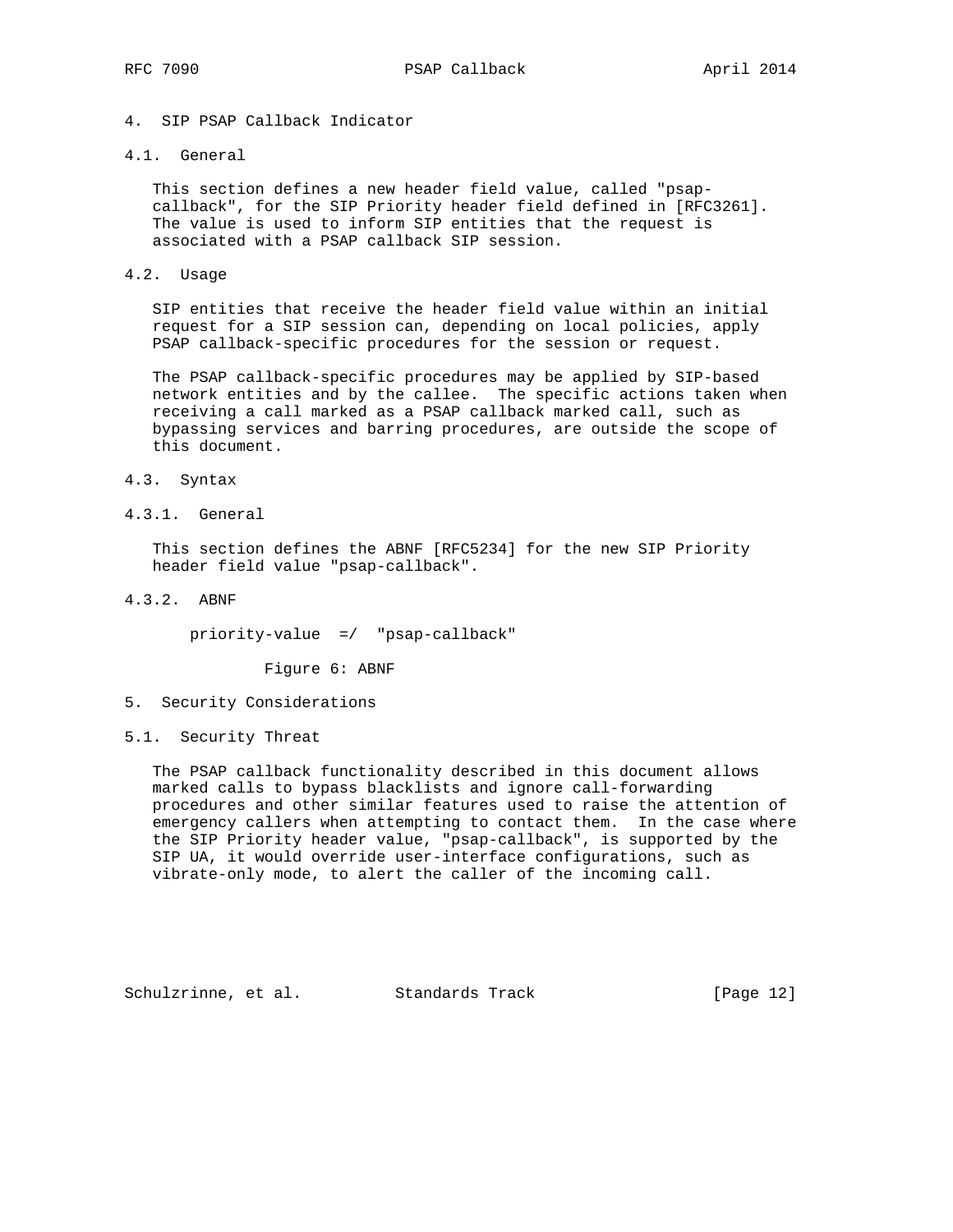#### 5.2. Security Requirements

 The security threat discussed in Section 5.1 leads to the requirement to ensure that the mechanisms described in this document cannot be used for malicious purposes, including telemarketing.

 Furthermore, if the newly defined extension is not recognized, not verified adequately, or not obeyed by SIP intermediaries or SIP endpoints, then it must not lead to a failure of the call handling procedure. Such a call must be treated like a call that does not have any marking attached.

 The indicator described in Section 4 can be inserted by any SIP entity, including attackers. So it is critical that the indicator only lead to preferential call treatment in cases where the recipient has some trust in the caller, as described in the next section.

### 5.3. Security Solution

 The approach for dealing with the implementation of the security requirements described in Section 5.2 can be differentiated between the behavior applied by the UA and by SIP proxies. A UA that has made an emergency call MUST keep state information so that it can recognize and accept a callback from the PSAP if it occurs within a reasonable time after an emergency call was placed, as described in Section 13 of [RFC6443]. Only a timer started at the time when the original emergency call has ended is required; information about the calling party identity is not needed since the callback may use a different calling party identity, as described in Section 3. Since these SIP UA considerations are described already in [RFC6443] as well as in [RFC6881] the rest of this section focuses on the behavior of SIP proxies.

 Figure 7 shows the architecture that utilizes the identity of the PSAP to decide whether a preferential treatment of callbacks should be provided. To make this policy decision, the identity of the PSAP (i.e., calling party identity) is compared with a PSAPs white list.

Schulzrinne, et al. Standards Track [Page 13]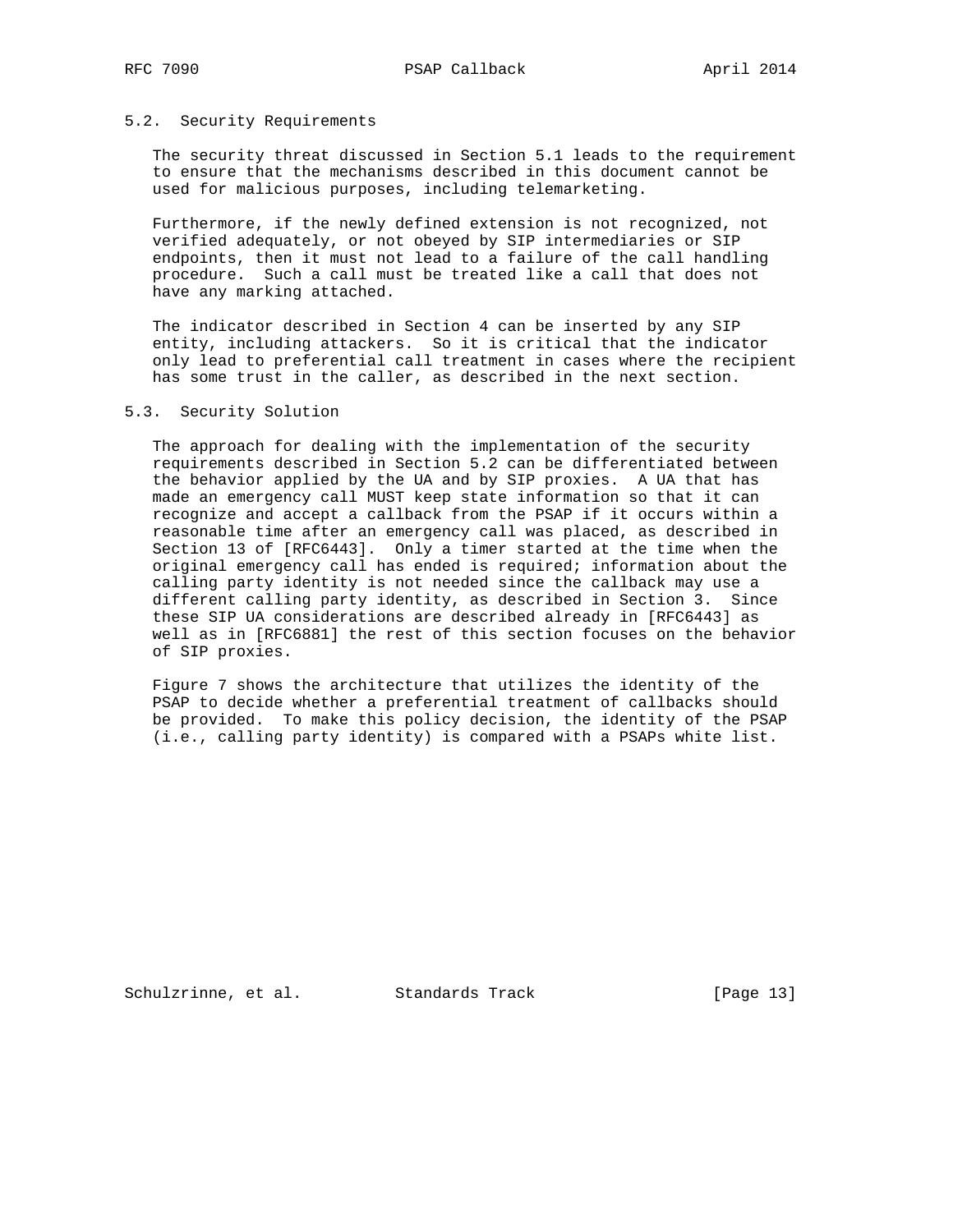

Figure 7: Identity-Based Authorization

 The identity assurance in SIP can come in different forms, namely via the SIP Identity [RFC4474] or the P-Asserted-Identity [RFC3325] mechanisms. The former technique relies on a cryptographic assurance and the latter on a chain of trust. Also, the usage of Transport Layer Security (TLS) between neighboring SIP entities may provide useful identity information. At the time of writing, these identity technologies are being revised in the Secure Telephone Identity Revisited (stir) working group [STIR] to offer better support for legacy technologies interworking and SIP intermediaries that modify the content of various SIP headers and the body. Once the work on these specifications has been completed, they will offer a stronger calling party identity mechanism that limits or prevents identity spoofing.

 An important aspect from a security point of view is the relationship between the emergency services network (containing the PSAPs) and the VoIP provider, assuming that the emergency call travels via the VoIP provider and not directly between the SIP UA and the PSAP.

 The establishment of a white list with PSAP identities may be operationally complex and dependent on the relationship between the emergency services operator and the VoIP provider. If there is a relationship between the VoIP provider and the PSAP operator, for

Schulzrinne, et al. Standards Track [Page 14]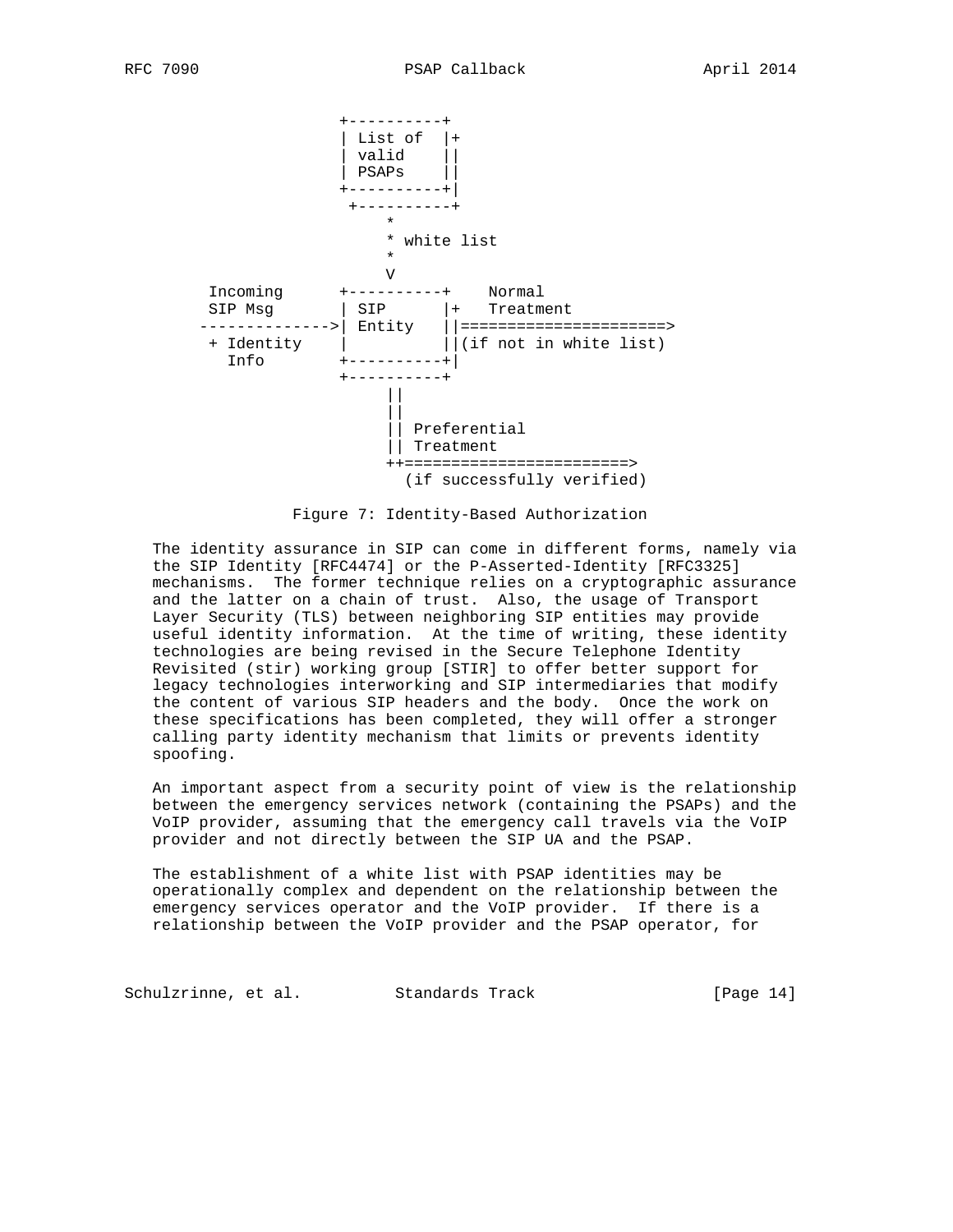example, when they are both operating in the same geographical region, then populating the white list is fairly simple and consequently the identification of a PSAP callback is less problematic compared to the case where the two entities have never interacted with each other before. In the end, the VoIP provider has to verify whether the marked callback message indeed came from a legitimate source.

 VoIP providers MUST only give PSAP callbacks preferential treatment when the calling party identity of the PSAP was successfully matched against entries in the white list. If it cannot be verified (because there was no match), then the VoIP provider MUST remove the PSAP callback marking. Thereby, the callback reverts to a normal call. As a second step, SIP UAs MUST maintain a timer that is started with the original emergency call and this timer expires within a reasonable amount of time, such as 30 minutes per [RFC6881]. Such a timer also ensures that VoIP providers cannot misuse the PSAP callback mechanism, for example, to ensure that their support calls reach their customers.

 Finally, a PSAP callback MUST use the same media as the original emergency call. For example, when an initial emergency call established a real-time text communication session, then the PSAP callback must also attempt to establish a real-time communication interaction. The reason for this is twofold. First, the person seeking help may have disabilities that prevent them from using certain media and hence using the same media for the callback avoids unpleasant surprises and delays. Second, the emergency caller may have intentionally chosen a certain media and does not prefer to communicate in a different way. For example, it would be unfortunate if a hostage tries to seek help using instant messaging to avoid any noise when subsequently the ringtone triggered by a PSAP callback using a voice call gets the attention of the hostage-taker. User interface designs need to cater to such situations.

6. IANA Considerations

 This document adds the "psap-callback" value to the SIP "Priority Header Field Values" registry allocated by [RFC6878]. The semantic of the newly defined "psap-callback" value is defined in Section 4.

Schulzrinne, et al. Standards Track [Page 15]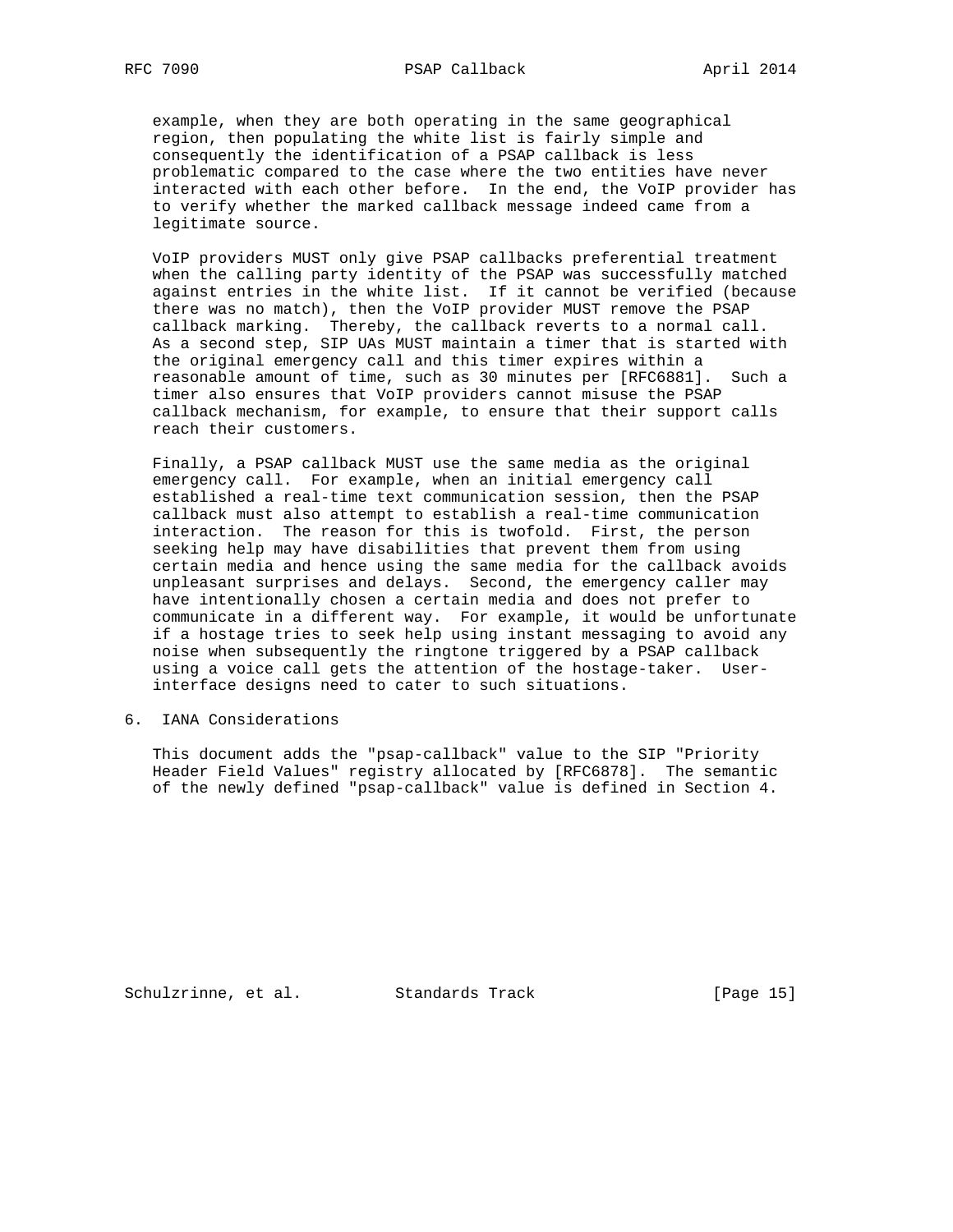7. Acknowledgements

 We would like to thank the following persons for their feedback: Bernard Aboba, Andrew Allen, John-Luc Bakker, Kenneth Carlberg, Martin Dolly, Keith Drage, Timothy Dwight, John Elwell, Janet Gunn, Cullen Jennings, Hadriel Kaplan, Paul Kyzivat, John Medland, Atle Monrad, James Polk, Dan Romascanu, Brian Rosen, Robert Sparks, Geoff Thompson, and Martin Thomson.

 We would also like to thank the ECRIT working group chairs, Marc Linsner and Roger Marshall, for their support. Roger Marshall was the document shepherd for this document. Vijay Gurbani provided the general area review.

 During IESG review, the document received good feedback from Barry Leiba, Spencer Dawkins, Richard Barnes, Joel Jaeggli, Stephen Farrell, and Benoit Claise.

### 8. References

- 8.1. Normative References
	- [RFC2119] Bradner, S., "Key words for use in RFCs to Indicate Requirement Levels", BCP 14, RFC 2119, March 1997.
	- [RFC3261] Rosenberg, J., Schulzrinne, H., Camarillo, G., Johnston, A., Peterson, J., Sparks, R., Handley, M., and E. Schooler, "SIP: Session Initiation Protocol", RFC 3261, June 2002.
	- [RFC5234] Crocker, D., Ed., and P. Overell, "Augmented BNF for Syntax Specifications: ABNF", STD 68, RFC 5234, January 2008.
	- [RFC5627] Rosenberg, J., "Obtaining and Using Globally Routable User Agent URIs (GRUUs) in the Session Initiation Protocol (SIP)", RFC 5627, October 2009.
	- [RFC6878] Roach, A., "IANA Registry for the Session Initiation Protocol (SIP) "Priority" Header Field", RFC 6878, March 2013.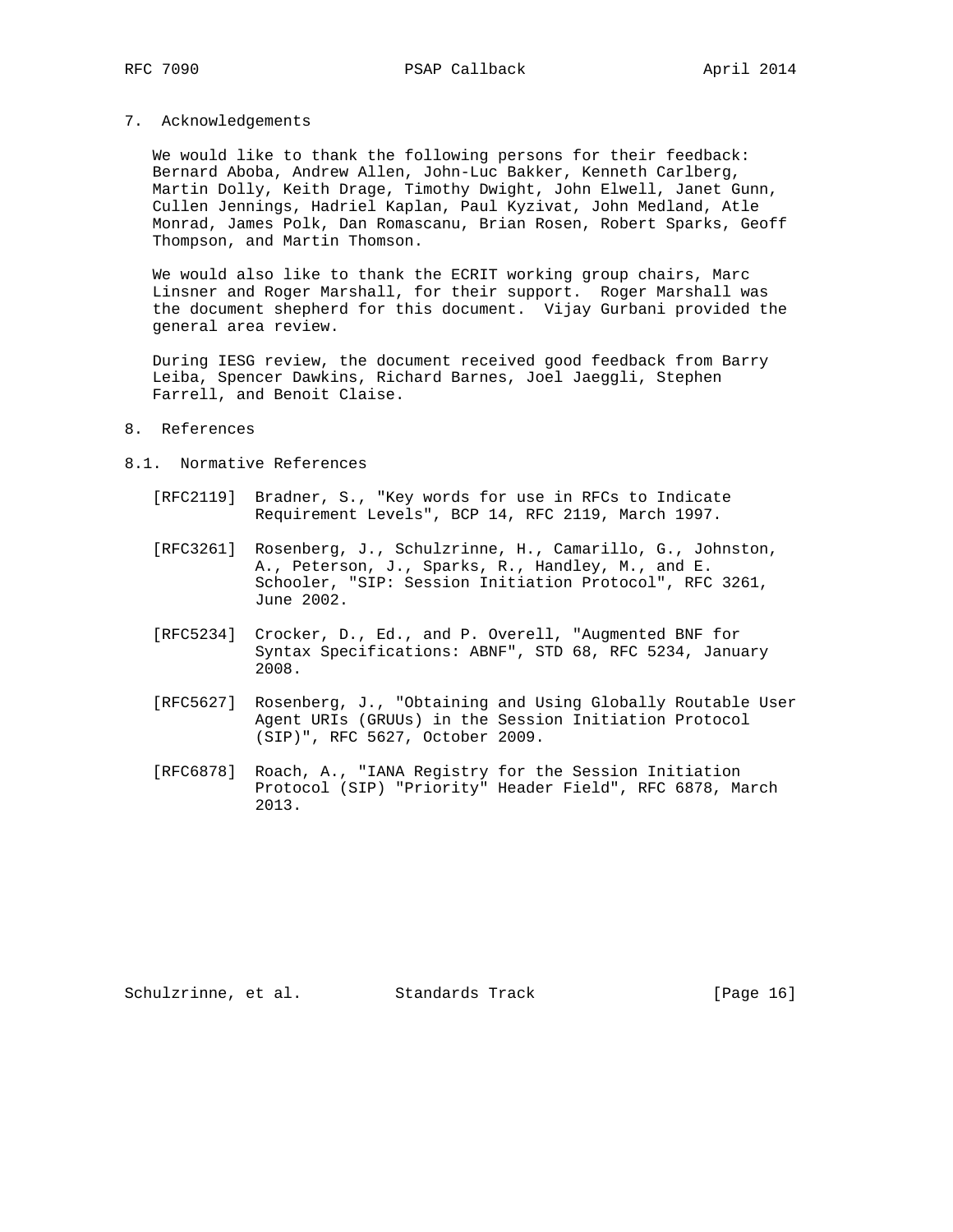- 8.2. Informative References
	- [RFC3325] Jennings, C., Peterson, J., and M. Watson, "Private Extensions to the Session Initiation Protocol (SIP) for Asserted Identity within Trusted Networks", RFC 3325, November 2002.
	- [RFC4474] Peterson, J. and C. Jennings, "Enhancements for Authenticated Identity Management in the Session Initiation Protocol (SIP)", RFC 4474, August 2006.
	- [RFC5012] Schulzrinne, H. and R. Marshall, "Requirements for Emergency Context Resolution with Internet Technologies", RFC 5012, January 2008.
	- [RFC5222] Hardie, T., Newton, A., Schulzrinne, H., and H. Tschofenig, "LoST: A Location-to-Service Translation Protocol", RFC 5222, August 2008.
	- [RFC6443] Rosen, B., Schulzrinne, H., Polk, J., and A. Newton, "Framework for Emergency Calling Using Internet Multimedia", RFC 6443, December 2011.
	- [RFC6881] Rosen, B. and J. Polk, "Best Current Practice for Communications Services in Support of Emergency Calling", BCP 181, RFC 6881, March 2013.
	- [STIR] IETF, "Secure Telephone Identity Revisited (stir) Working Group", http://datatracker.ietf.org/wg/stir/charter/, October 2013.